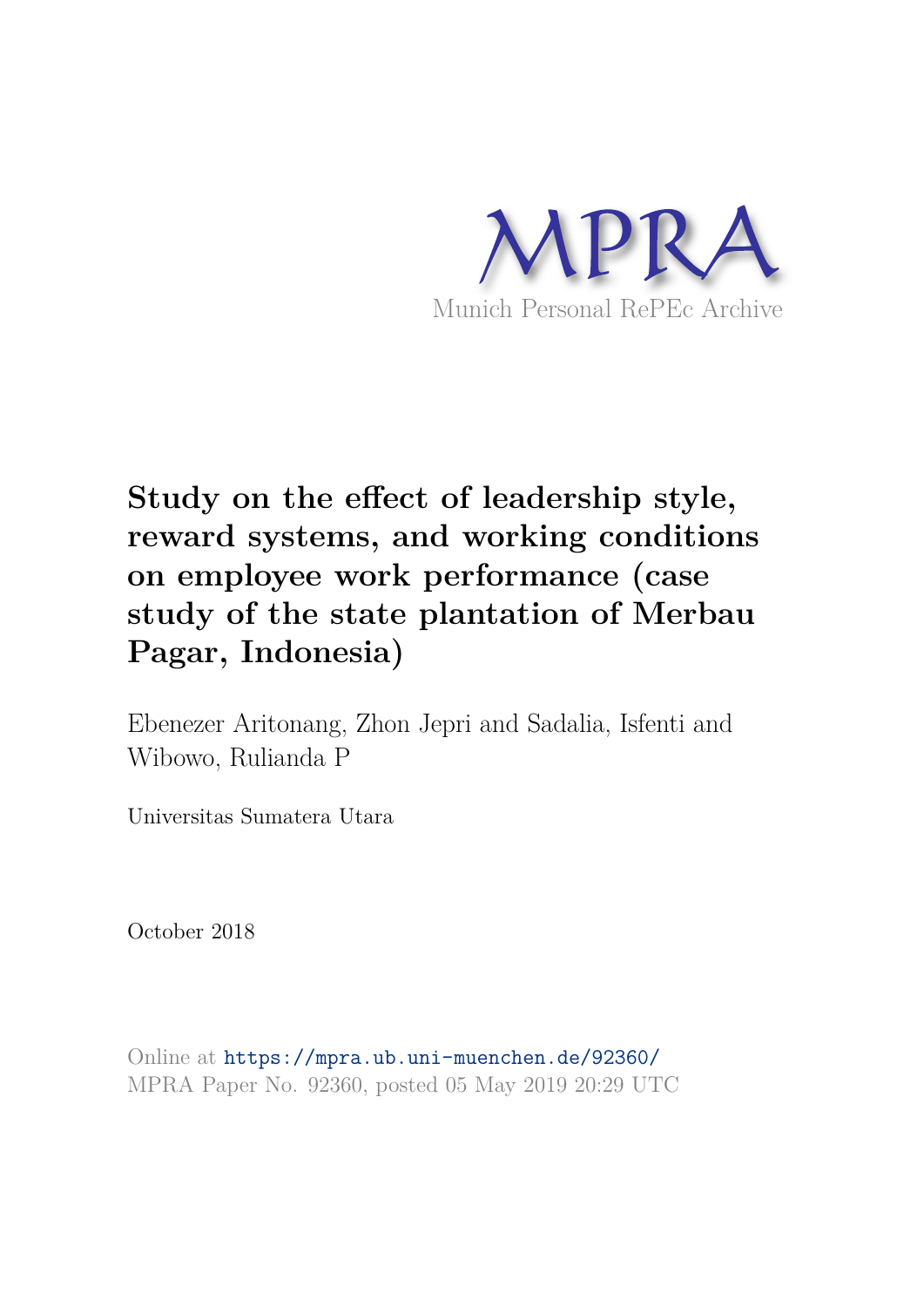# **STUDY ON THE EFFECT OF LEADERSHIP STYLE, REWARD SYSTEMS, AND WORKING CONDITIONS ON EMPLOYEE WORK PERFORMANCE**

# **(CASE STUDY OF THE STATE PLANTATION OF MERBAU PAGAR, INDONESIA)**

**Zhon Jepri Ebenezer Aritonang** *<sup>1</sup>* **, Isfenti Sadalia <sup>2</sup> & Rulianda P Wibowo** *<sup>3</sup>* 1,2,3, Magister of Management, Universitas Sumatera Utara, Jl. Prof. T. Maas SU Campus, Medan, Indonesia <sup>1</sup> Correspondence Author: zhonjepri@ymail.com

We suggest you to cite this article as:

Zhon, J.E.A., Isfenti, S., Rulianda, P.W.. 2018. Study on The Effect of Leadership Style, Reward Systems, And Working Conditions on Employee Work Performance (Case Study of The State Plantation of Merbau Pagar, Indonesia). *Junior Scientific Researcher*, Vol IV, No. 2, pp. 126-135.

#### **Abstract**

The purpose of this study was to observe the influence of leadership style, reward system, working conditions on the work performance of employees of The State Plantation of Merbau Pagar, Indonesia. The samples obtained were 105 respondents, according to the above objectives, this study was formulated using respondent testing, hypothesis testing and questionnaire testing. Data collection techniques used in this study consisted of observations, interviews (interviews), questionnaires and documentation studies in the form of primary and secondary data. To facilitate problem solving, this research was carried out using a linear regression analysis method with the help of SPSS 23. The results of the study showed that, 1) Simultaneously leadership style, reward system and working conditions significantly influence work performance, 2) partially each each factor of the leadership style variable, reward system and working conditions have a significant effect on Work performance, 3) the results of the partial regression analysis indicate that the value of the working conditions factor is the most dominant factor in Work Performance.

**Keywords**: Leadership Style, Reward System, Working Conditions, Work performance **JEL Codes**: A30, D21, J81, L25, M51

#### **1. Introduction**

The leadership style varies as much as people who try to define the concept of leadership. The definition of leadership broadly includes the process of influencing in determining organizational goals, motivating followers' behavior to achieve the goal of influencing to improve the group and culture (Pohan *et al*., 2018). In addition, it also affects the interpretation of the events of his followers. Organizing and activities to achieve goals, maintain cooperative and group work relations, gain support and cooperation from people outside the group. The design and operation of the management process and the practice of the reward system must start from understanding the implications of the concept of psychological contracts, motivational theory and the factors that influence salary. This understanding must be focused on efforts to meet the needs of the organization and the people working in it. HR needs at The State Plantation of Merbau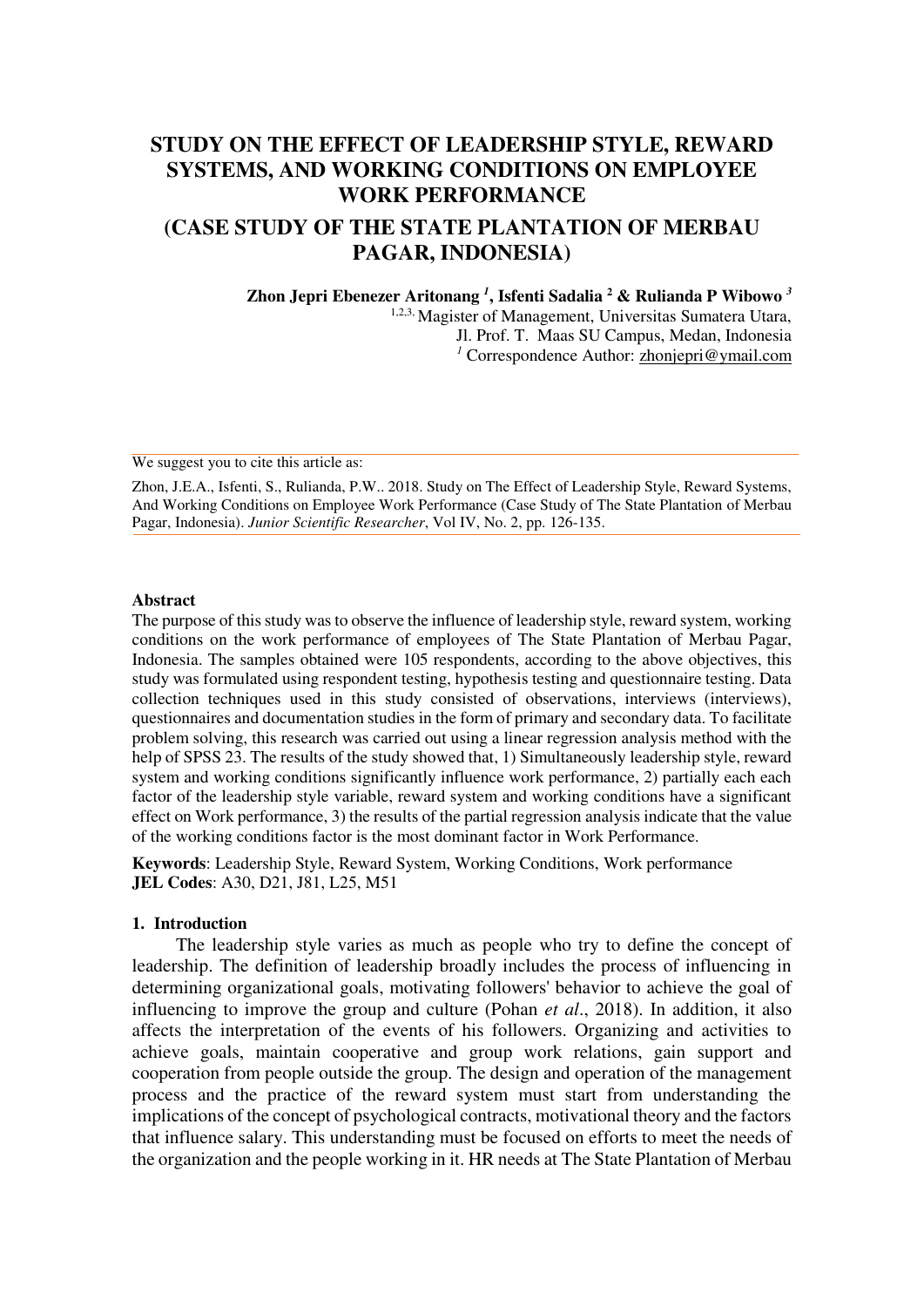Pagar,Indonesia (PT Perkebunan Nusantara II) will be fulfilled if the reward system process is integrated with the organization's philosophy, strategy and business policies, and also functions as a booster for changes to be examined, namely the condition and feasibility and capabilities of all physical facilities and infrastructure, including in it building, lay-out, the flow of people and goods traffic. Eligibility of the engine and all available equipment.

 The aim is not to conduct asset research to find out the price, but rather to find out whether the facilities and infrastructure are still feasible for operation or not (Beer *et al*., 1984). If the operation is feasible, what repairs and improvements should be made, so that its ability to return to its original condition. At the time the research facilities and prefacilities were carried out, at the same time also carried out research on the physical condition of the work environment-whether feasible and fulfilling the requirements or not. what is checked is lighting, dangerous conditions, noise levels, odors and so on. If this program is implemented, it is comprehensive or works on all parts/functions of an organization. This program will touch all elements, elements or inputs that must be utilized by the organization to improve the performance of these employees, not just humans (Dalimunthe *et al*., 2017 & Hutagalung et al., 2017). These elements are the technology (equipment, work methods) that is used, the quality of the inputs (including material), the quality of the physical environment (safety, occupational health, work place and cleanliness), climate and organizational culture (including supervision and style leadership) and compensation systems and reward systems.

## **2. LITERATURE REVIEW**

#### **2.1. Leadership Style**

 Rivai (2004) leadership style is a set of characteristics used by leaders to influence subordinates so that organizational goals are achieved or it can also be said that leadership styles are behavioral patterns and strategies that are liked and often applied by a leader (Dalimunthe *et al*., 2016; Erlina *et al*., 2018; Lubis *et al*., 2018 & Sofiyah *et al*., 2018). Behavioral approach to leadership style is a comprehensive pattern of the actions of a leader, both visible and unseen by his subordinates. According to Rivai (2004) Leadership Style can be measured through the following indicators:

- 1. Organizational Goals
- 2. Pattern
- 3. Behavior
- 4. Strategy

According to Rivai (2004) that the factors that influence leadership style include

- 1. Threats
- 2. Rewards
- 3. Authority
- 4. Persuasion

#### **2.2. Assessment of Leadership Style**

 As'ad (2000) states the criteria for effective leadership are the results of collaboration or achievement of the led group or its part units. An effective leader not only can influence his subordinates, but also can guarantee that these employees can work with all the abilities they have. This can be explained that leadership is the ability of people who have positions who are entitled to influence, opinion, direction, and ask others, especially their lower level, so that they can work with enthusiasm and high confidence in achieving organizational goals. Thus, in order to achieve organizational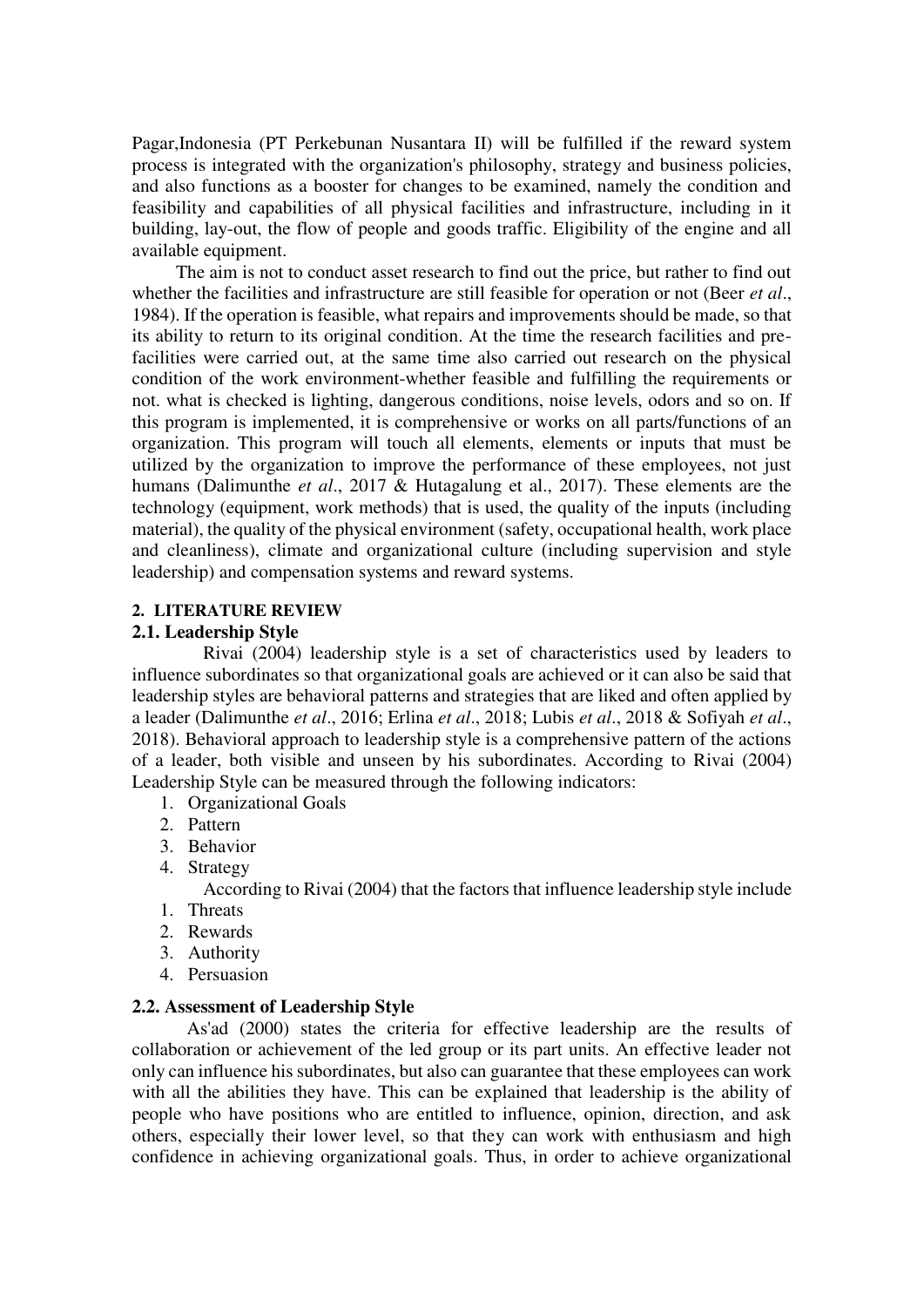goals that have been determined need a leadership style. When the leader is able to apply his leadership style well, it will provide all the work that ultimately can improve employee work performance.

## **2.3. Reward System**

 Economic benefits are usually given in the form of salaries, wages, benefits, bonuses, incentives, and others. Experts generally divide the rewards into 2 groups, namely intrinsic rewards and extrinsic rewards. Intrinsic rewards are rewards that originate from the employees themselves such as completion of tasks, achievement, autonomy, personal development. While extrinsic rewards are rewards originating from outside employees such as salaries and benefits, interpersonal (status and recognition), and promotion (Avolio *et.al*., 2004). According to Avolio and Gardner (2005) the reward system indicators are as follows:

- 1. Rewards/Salaries
- 2. Benefits
- 3. Interpersonal (status and recognition)
- 4. Promotion

#### **2.4. Working conditions**

 Working conditions here are all things that exist in the work environment of employees who can influence themselves in carrying out their duties, such as temperature, humidity, ventilation, lighting, noise, cleanliness of the workplace, conditions of work tools, and unclear tasks and responsibilities (Sarwoto, 2005). Sedarmayanti (2001) states that broadly speaking, the type of work environment is divided into two, namely: (a) physical work environment, and (b) non-physical work environment. The physical work environment includes: lighting/temperature, temperature, humidity, air circulation, noise, mechanical steering, odor, color management, decoration, music and security in the workplace (Tambunan *et al*., 2018). While the non-physical work environment includes social relations in the workplace either between superiors and subordinates or relationships between subordinates.

#### **2.5. Work performance**

 Swasto (1996) suggests that work performance is the actions or implementation of tasks that have been completed by someone in a certain period of time and can be measured because it relates to the quality and quantity of work. Furthermore, Swasto (1996) also added that Work Performance in general can be measured through

- 1. Quality of work.
- 2. Work Quantity.
- 3. Knowledge about work.
- 4. Opinions or questions conveyed.
- 5. Satisfaction taken.
- 6. Planning work.
- 7. Regional work organization.

## **3. METHODOLOGY OF RESEARCH**

 This study uses a quantitative approach to the type of survey research. Data was collected through interviews and questionnaires then it was processed using path analysis. The population in this study were all employees of The State Plantation of Merbau Pagar, Indonesia totaling 297 people, Singarimbun and Effendi (2008) Reveal that the sample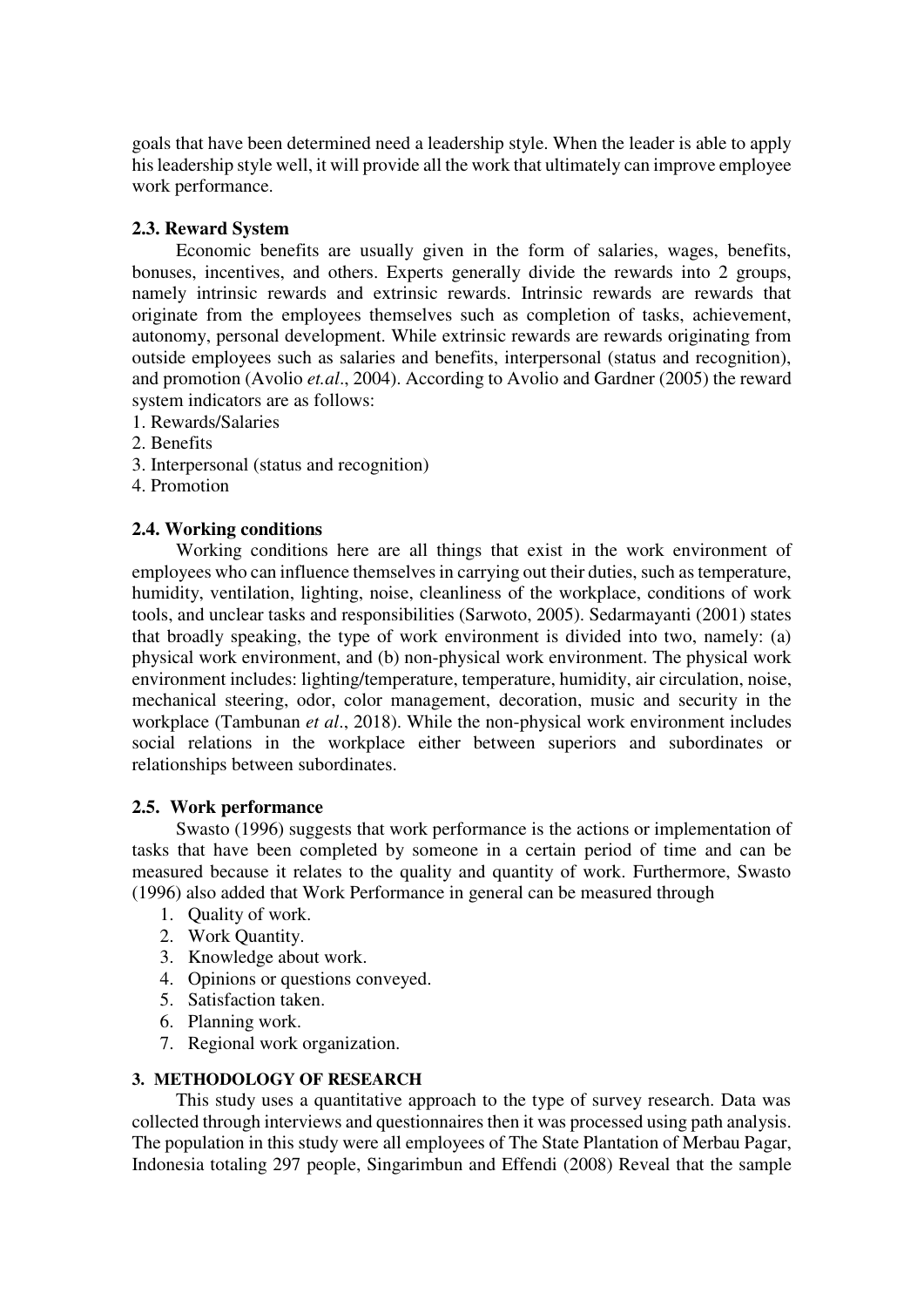size should not be less than 5% of the population. To meet these criteria, the measurement of the sample is calculated using the Slovin formula in Umar (1998). With a population size of 297 people and an inaccuracy rate of 10%, the sample size in this study is:

$$
n = \frac{N}{1 + Ne^{2}}
$$

$$
= \frac{297}{1 + 297 (10\%)^{2}}
$$

$$
= \frac{297}{3,97} = 74,8 = 75
$$

 Distributing questionnaires in the form of a list of questions that have been given alternative answers to answer to selected respondents. Collect and study information and data obtained from journals, literature books, internet, and annual reports on plantations related to research. Namely to collect secondary data as a supporter of primary data obtained from company documents such as a brief history of the company, organizational structure, number of personnel, and other company data (Tripriyono *et al*., 2018). Characteristics of respondents in this study include the characteristics of age, education level, and tenure with frequency distribution. Validity testing is done using the SPSS program by comparing the value of r results with critical r values or correlational value tables. At the real level  $\alpha = 0.05$  and  $n = 75$  (sample-2), the value of r table = 0.361 (Kesuma *et al*., 2018). In this study the reliability test of the measuring instrument that will be used is to use Cronbach Alpha (Agustina *et al*., 2018; Marhayanie *et al*., 2018; Muda *et al*., 2018; Sari *et al*., 2018 & Sirojuzilam *et al*., 2018). This statistic is useful for knowing whether the measurements we make are reliable. Normality testing of research variables is used to find out whether the research data is normally distributed or not good by using the normality test and with a graphical approach. Simultaneous F test was conducted to find out whether the 4 independent variables leadership style  $(X_1)$ , reward system  $(X_2)$ , working conditions  $(X_3)$  have a significant influence or not to the dependent variable work performance (Y). To find out the effect of each independent variable on the dependent variable Y (work performance), a t-test is carried out partially.

#### **4. RESULT AND DISCUSSION**

#### **4.1. Result**

#### **4.1.1. Leadership Style**

 The results of respondents' answers to indicators of leadership style indicate that the responses of employees of The State Plantation of Merbau Pagar, Indonesia towards the company's leadership style towards employees in a good category where the answers agree reached a percentage of 50.2%.

#### **4.1.2. Reward System**

 The results of the respondent's answers to the reward system indicator indicate that the responses of The State Plantation of Merbau Pagar, Indonesia have a system of corporate rewards for employees in a good category. Where the answers agree reached a percentage of 34%.

#### **4.1.3. Working Conditions**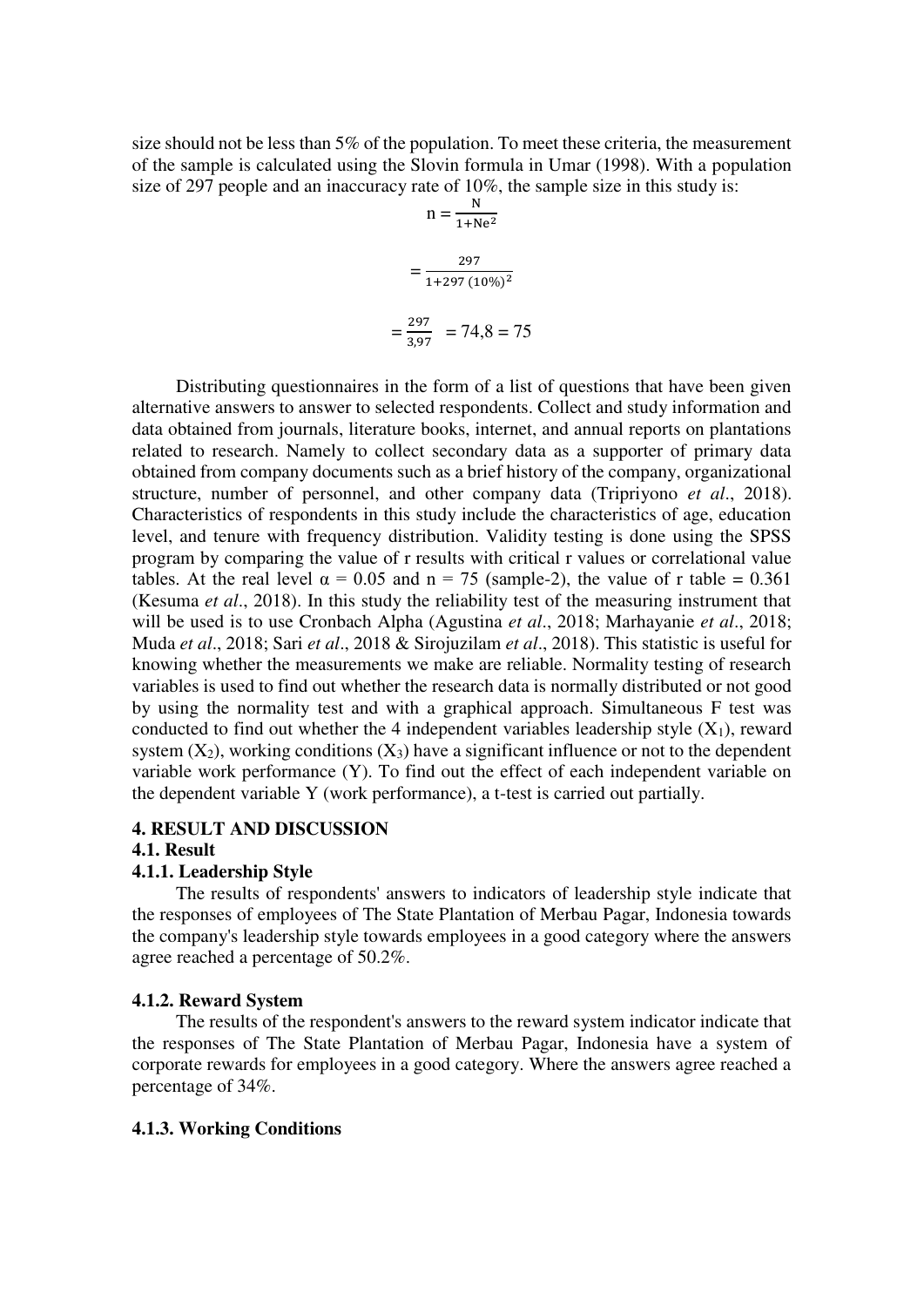The results of the respondents' answers to the working conditions indicator indicate that the responses of The State Plantation of Merbau Pagar, Indonesia on the working conditions of the company towards employees in a good category. Where the agreed number reaches a percentage of 41.5%.

## **4.1.4. Work Performance**

 The results of the respondent's answers to the work performance indicators indicate that the responses of The State Plantation of Merbau Pagar, Indonesia towards company work performance towards employees in a good category where answers agree reach a percentage of 44.5%

## **5. RESULT AND DISCUSSION**

## **5.1. Result**

Reliability Test Results following in Table 1 :

| N <sub>0</sub> | <b>Variable</b>      | $r$ -count | <b>T</b> -table | <b>Decision</b> |  |
|----------------|----------------------|------------|-----------------|-----------------|--|
|                |                      |            |                 |                 |  |
| 1.             | Leadership Style     | 0,872      | 0,6             | Reliable        |  |
| 2.             |                      | 0,819      | 0,6             |                 |  |
|                | <b>Reward System</b> |            |                 | Reliable        |  |
| 3.             | Working conditions   | 0,844      | 0,6             | Reliable        |  |
|                |                      |            |                 |                 |  |
| 4.             | Work performance     | 0,747      | 0,6             | Reliable        |  |
|                |                      |            |                 |                 |  |

**Table 1. Reliability Test Results** 

Sources: SPSS result (2018).

 Based on the Table 1, the Cronbach Alpha value of the leadership style variable, reward system, working conditions and work performance of each employee above is more than the Cronbach Alpha standard value of 0.6 (Dilham *et al*., 2018; Eriadi *et al*., 2018; Erlina *et al*., 2018; Sihombing *et al*., 2018; Yahya *et al*., 2018 & Muda *et al*., 2019). So, it can be concluded that all statements relating to leadership style, reward systems, working conditions and work performance can be stated reliably and can be used as a measure of research.

## **5.1.1. Clasical Asumption Test**

The Normality Test Results as a follows:

**Table 2. One-Sample Kolmogorov-Smirnov Test**

|                                  |                       | <b>Standardized</b><br><b>Residual</b> |
|----------------------------------|-----------------------|----------------------------------------|
| N                                |                       | 75                                     |
| Normal Parameters <sup>a,b</sup> | Mean                  | ,0000000                               |
|                                  | <b>Std. Deviation</b> | ,97952001                              |
| <b>Most Extreme Differences</b>  | Absolute              | ,082                                   |
|                                  | Positive              | ,051                                   |
|                                  | Negative              | $-.082$                                |
| <b>Test Statistic</b>            |                       | ,082                                   |
| Asymp. Sig. (2-tailed)           |                       | $200^{\circ,d}$                        |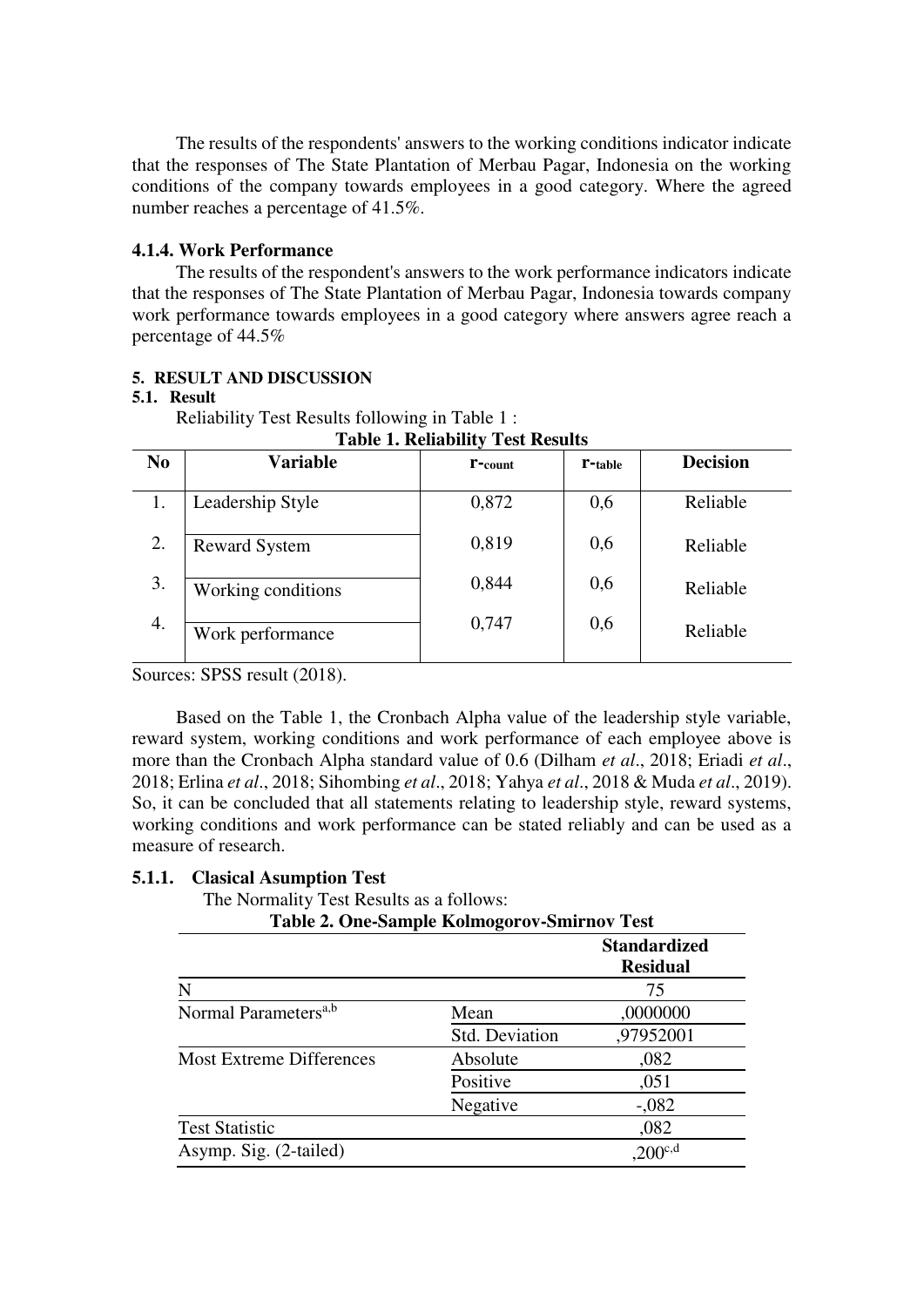a. Test distribution is Normal.

b. Calculated from data.

c. Lilliefors Significance Correction.

d. This is a lower bound of the true significance.

Sources : SPSS result (2018).

 Table 2 shows that the residual probability value (asymp.sig.2-tailed) is 0.200 greater than sig-a (0.05) (Muda *et al*., 2018). The results of this study meet the normality test requirements, namely if sig  $\alpha$  > 0.05, it can be concluded that the research data is normally distributed.

#### **5.1.2. Simultaneous F Test Results**

The F Test Results as a follows :

| Table 3. F Test |              |                       |    |                    |        |      |
|-----------------|--------------|-----------------------|----|--------------------|--------|------|
|                 | <b>Model</b> | <b>Sum of Squares</b> | df | <b>Mean Square</b> |        | Sig. |
|                 | Regression   | 53,657                |    | 17,886             | 36,043 |      |
|                 | Residual     | 1217,009              |    | 17.141             |        |      |
|                 | Total        | 1270,667              |    |                    |        |      |

a. Dependent Variable: Y1

b. Predictors: (Constant), X3, X2, X1

Sources: SPSS result (2018).

Table 3 shows that the value of  $F_{\text{-count}} = 36,043$  with a significance value (P-value)  $= 0,000$  when compared with the value of F-table = 2,50 for N = 74 or df = 71), it can be seen that  $F_{\text{-count}}(36,043)$  F-table (2.50) and sig-p (0,000) <0.05 so that it can be concluded that all 3 independent variables  $X_1$  (leadership style),  $X_2$  (reward system) and  $X_3$  (working conditions) have a significant influence on Y dependent variable (work performance).

## **5.1.3. Partial** *t* **Test Results**

If the p-value is smaller than alpha  $(\alpha)$  alpha is the significance level used by the researcher to determine how confident the researcher is towards his research (Nurlina and Muda, 2017; Erlina et al., 2018 & Sadalia et al., 2018). For example, researchers believe that the research strength is 95%, then alpha is  $5\%$  (alpha = 0.05) if the researcher believes his research strength is 99%, then the alphabet is 0.01.

## **5.2. Discussion**

## **5.2.1. Effect of leadership style on work performance**

Shows that the value of t-count  $X_1$  (leadership style) = 2.247 with significance (pvalue) of 0,000 when compared with the value of t-table (N-74 or df = 71) of 1.66 and sig  $\alpha$  = 0.05. 2,247) t<sub>table</sub> (1.66) and p-value (0,000) <0.05. The results of this analysis meet the requirements of the hypothesis test where if t<sub>count</sub>  $\epsilon_{\text{count}}$  and  $p_{\text{-value}}$  <0.05 means H<sub>1</sub> is accepted or H0 is rejected. Thus, it can be concluded that the variable  $X_1$  (leadership style) has a significant influence on the dependent variable Y (work performance). This means that a leader who has a democratic leadership style (good category 50.2%) in an approach has the optimism of cooperative decision making, so the ways in which leader behavior in cooperative decision making will affect employee performance.

## **5.2.2. Effect of a system of rewards for work performance.**

Shows that the value of t-count  $X_2$  (reward system) = 3.562 with significance (pvalue) of 0,000 when compared with the value of t<sub>table</sub> (N-74 or df = 71) of 1.66 and sig  $\alpha$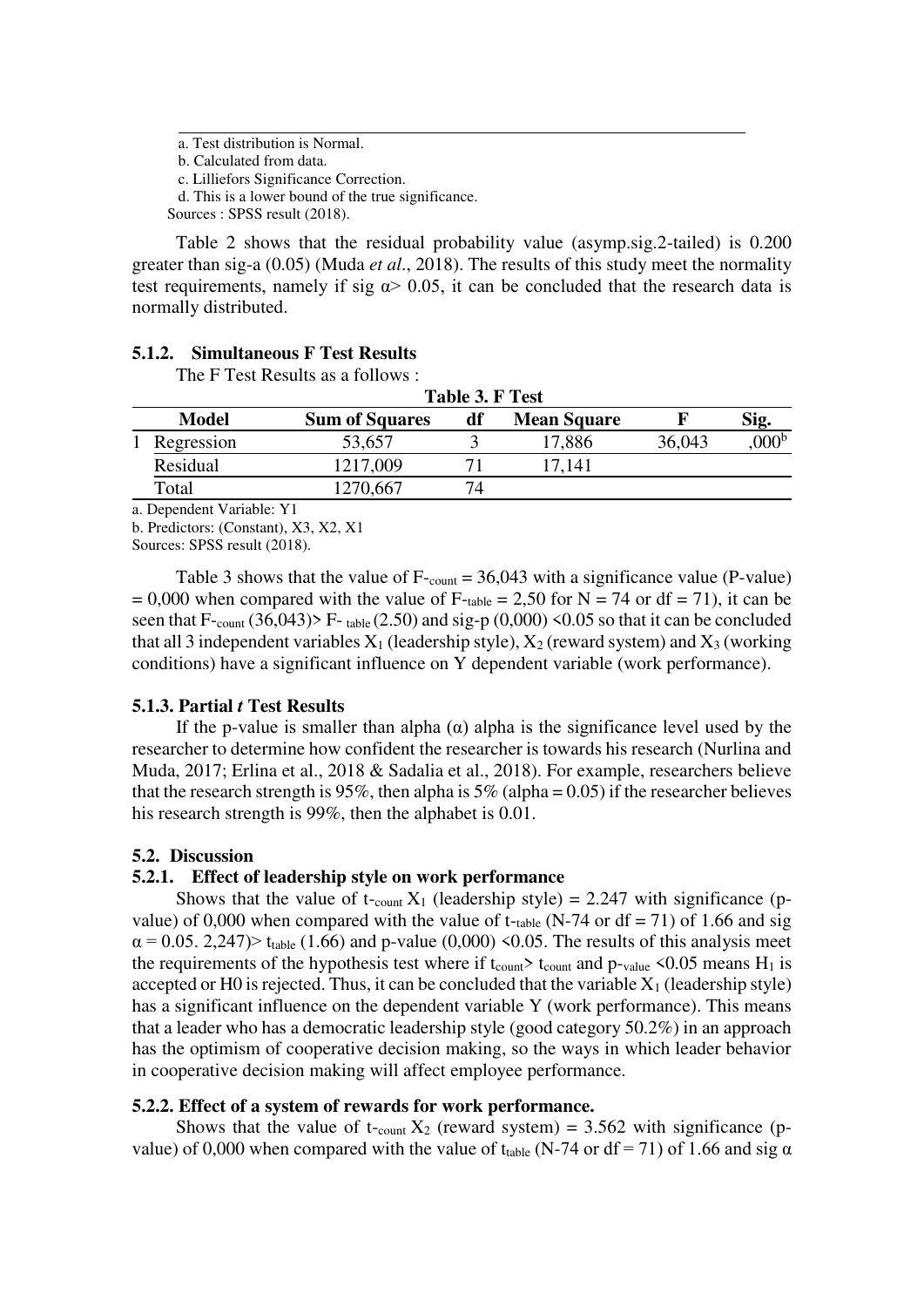$= 0.05.$  3,562) t<sub>table</sub> (1.66) and p-value (0,000) <0.05. The results of this analysis fulfill the hypothesis test requirement where if t count  $\lambda$  t count and p-value  $\leq 0.05$  means that H<sub>1</sub> is accepted or  $H_0$  is rejected.

#### **5.2.3. Effect of Working Conditions on Work Achievement**

Shows that the value of t<sub>count</sub>  $X_3$  (Working Conditions) = 11,646 with significance (p-value) of 0,000 when compared with the value of t<sub>table</sub> (N-74 or df = 71) of 1.66 and sig  $\alpha$  = 0.05 can be known that t<sub>count</sub> X<sub>3</sub> (11,646) t<sub>table</sub> (1.66) and p-value (0,000) <0.05. The results of this analysis fulfill the hypothesis test requirement where if t  $_{\text{count}}$  t count and p-value  $\leq 0.05$  means that H<sub>1</sub> is accepted or H0 is rejected. Thus, it can be concluded that Variable  $X_3$  (Working Conditions) has an effect and is not significant towards the Y bound variable (Work Performance). Furthermore, in testing the previous hypothesis, the third hypothesis that presents a positive and significant influence on working conditions on employee performance is concluded that the third hypothesis is acceptable and supported. This means that factors such as work conditions (work environment, cleanliness of the workplace, lighting, conditions of work equipment) are among the most important factors that can affect work performance.

## **6. CONCLUSIONS AND SUGGESTIONS**

### **6.1. Conclusion**

- 1. Leadership style, reward system and working conditions simultaneously have a significant influence on work performance.
- 2. The leadership style partially has a significant influence on employee work performance
- 3. The reward system partially has a significant influence on employee work performance.
- 4. Partialy, working conditions have an influence and are not significant on employee work performance.

#### **6.1. Suggestion**

- 1. Based on the results obtained from data analysis that the weaknesses and strengths of the leadership style in The State Plantation of Merbau Pagar, Indonesia are measured by the leadership of the manager, democratically where the weakness of democratic leadership is taking long decisions because it is taken deliberately, difficult to reach consensus because of opinions everyone is different, and the excess relationship between the leader and his subordinates is harmonious, decisions and wisdom are taken through discussion. This is less specific in managing an organization, preferably a good leadership style is a combination of each leadership style or situational leadership style, looking at the current situation and conditions.
- 2. Variable reward systems referred to in this study are salary / benefits, benefits, etc., so what is the company's obligation both in terms of timeliness and the amount of salary in accordance with workload (standard work) must be achieved/fulfilled the desires of employees, because of this will affect the work performance of employees.

#### **References**

Achmad,,S. Rudy (2001). *Performance Management System (A Practical Guide to Designing and Achieving Excellent Performance)*. Publisher: PT. Main Heritage Scholarship, First Print

Agustina. T. A. S., Lubis & Muda., I., (2018). Various Aspects of The Implementation of SIMDA Which Influence The Quality of Financial Statement with The Role of PPK-SKPD as Moderating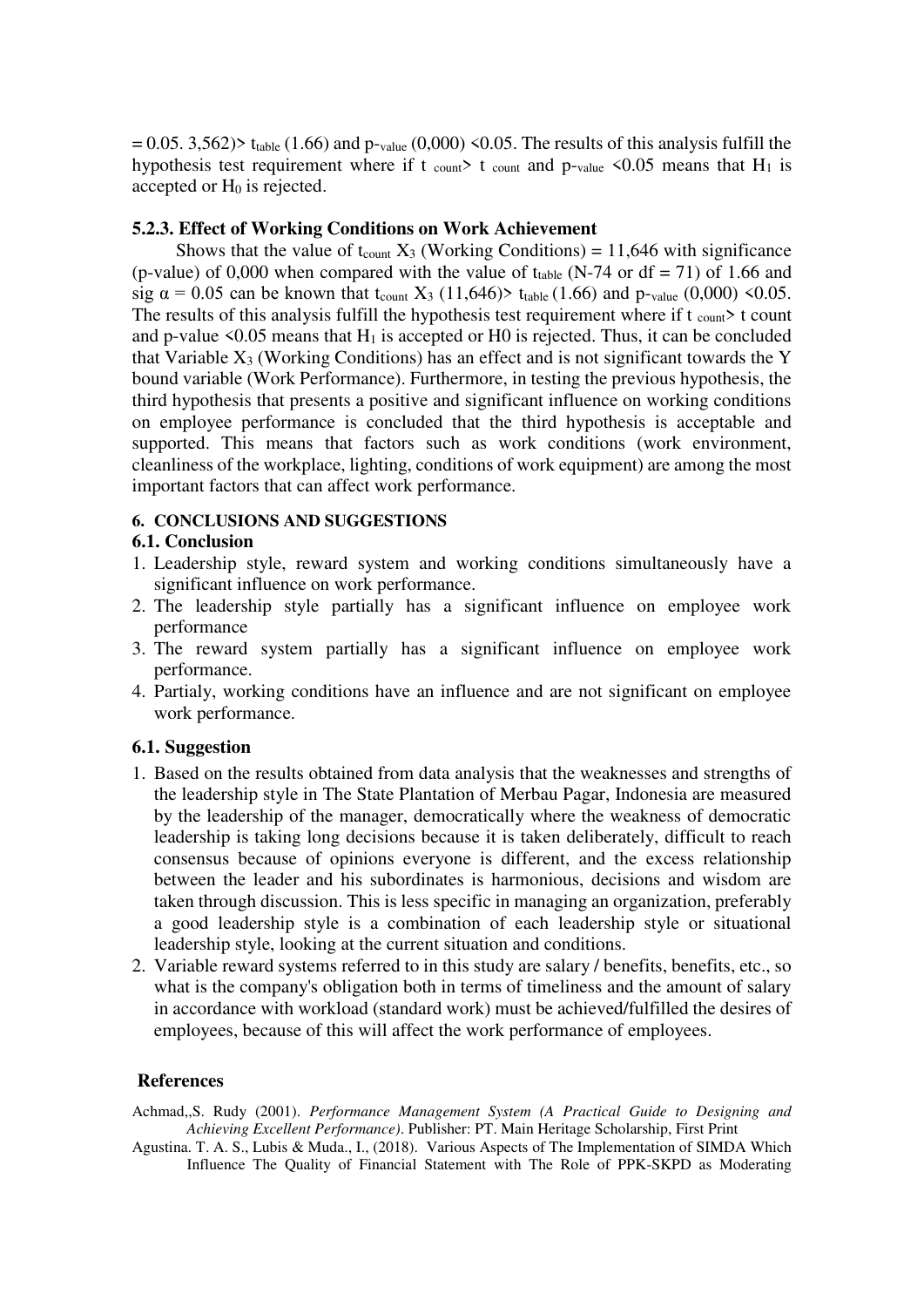Variable (A Case Study at The SKPD of Deli Serdang Regency). *Advances in Economics, Business and Management Research (AEBMR)*, *1st Economics and Business International Conference 2017 (EBIC 2017)*. 46. 176-183.

- Arrizal, (2001). Transactional Leadership Style Achieves Success Through Human Resource Management. *Journal of Business Studies*. 22 (1). 56-67.
- As'ad, (2000). *Leadership Theory and Performance Achievement*. PT. Gramedia Main Library. Jakarta.
- Avolio, B. J., Gardner, W. L., Walumbwa, F. O., Luthans, F., & May, D. R. (2004). Unlocking the mask: A look at the process by which authentic leaders impact follower attitudes and behaviors. *The leadership quarterly*, *15*(6), 801-823.
- Baihaqi, Muhammad Fauzan (2010). Effect of Leadership Style on Job Satisfaction and Performance with Organizational Commitment as Intervening Variables. *Thesis*: Faculty of Economics, Diponegoro University, Semarang
- Beer, M., Spector, B., Lawrence, P.R., Mills, D.Q., & Walton, R.E. (1984). *Managing human assets*. The Free Press. New York.
- Bernardin, H. John, & Russell, E.A; (1993). *Human Resources Management, An Experiential Approach*, Mc Graw Hill International Editions, Mac Graw Hill Book Co. Singapore, 1993
- Boone, H. N., & Boone, D. A. (2012). Analyzing likert data. *Journal of extension*, *50*(2), 1-5.
- Budi Wiyono, (2000). Effects of Motivation and work discipline on the work performance of CPP networking employees in Magelang. *Thesis*, Sebelas Maret University, Solo.
- Dalimunthe, D.M.J., & Muda, I. (2017). The Empirical Effect of Education and Training to The Performance of Employees. *International Journal of Economic Research*. 14(21). 403-413.
- Dalimunthe, D.M.J.,Fadli, & Muda, I. (2016). The application of performance measurement system model using Malcolm Baldrige Model (MBM) to support Civil State Apparatus Law (ASN) number 5 of 2014 in Indonesia. *International Journal of Applied Business and Economic Research*. 14(11). 7397-7407.
- Diana Sulianti K.L. Tobing. (2009), The Effect of Organizational Commitment and Job Satisfaction on Employee Performance at PT. PERKEBUNAN NUSANTARA III In North Sumatra. *E-Journal.* Faculty Economics, University of Jember.
- Dilham, A, Sofiyah, F.R., & Muda, I. (2018). The Internet Marketing Effect on the Customer Loyalty Level with Brand Awareness as Intervening Variables. *International Journal of Civil Engineering and Technology*. 9(9).
	- http://www.iaeme.com/IJCIET/issues.asp?JType=IJCIET&VType=9&IType=9.
- Dirga Lestari (2015). The Influence of Leadership Style on Employee Work Performance (Study on Civil Servants Cooperative). *E-Journal.* University of Mulawarman Samarinda.
- Drafting Team. (2015). *Guide to Thesis and Dissertation Writing*. Postgraduate School. USU, Medan.
- Eddy, M and Budhi, S., (2000). The role of effective leadership style in an effort to increase the enthusiasm and work enthusiasm of employees at the Sinar Mas Sidoarjo Department Store. *Entrepreneurship management Journal*. 2(2). 29-43.
- Eriadi, Muda, I, &S.Abdullah, 2018. Determinant Analysis of the Quality of Local Government Financial Statements in North Sumatra with the Effectiveness of Management of Regional Property as a Mediator, *International Journal of Civil Engineering and Technology*, 9(5), 2018, pp. 1334–1346. http://www.iaeme.com/IJCIET/issues.asp?JType=IJCIET&VType=9&IType=5
- Erlina, Putri, D.R, Sopanah, A & Muda, I, (2018). Determinants of Job Quality Improvement for Internal Auditors of Local Government (Empirical Evidence from Indonesia). *International Journal of Civil Engineering and Technology*. 9(9). 556-568. http://www.iaeme.com/IJCIET/issues.asp?JType=IJCIET&VType=9&IType=9.
- Erlina, Putri, D.R, Sopanah, A & Muda, I, (2018). Model of Successful Risk Based Internal Audit Implementation in Regencies/Cities in North Sumatera. *International Journal of Civil Engineering and Technology*. 615-627. <http://www.iaeme.com/IJCIET/issues.asp?JType=IJCIET&VType=9&IType=9>
- Erlina, Tarigan,Z.A, Mulyani, S; Maksum, A & Muda, I. (2018). The Role of Conflict of Interest in Improving Budget Quality in Local Government. *International Journal of Civil Engineering and Technology*. 9(9). 696-707. http://www.iaeme.com/IJCIET/issues.asp?JType=IJCIET&VType=9&IType=9.
- Ghozali, I. (2005) and (2013). *Application of Multivariate Analysis with the SPSS Program*. University: Diponegoro, Semarang.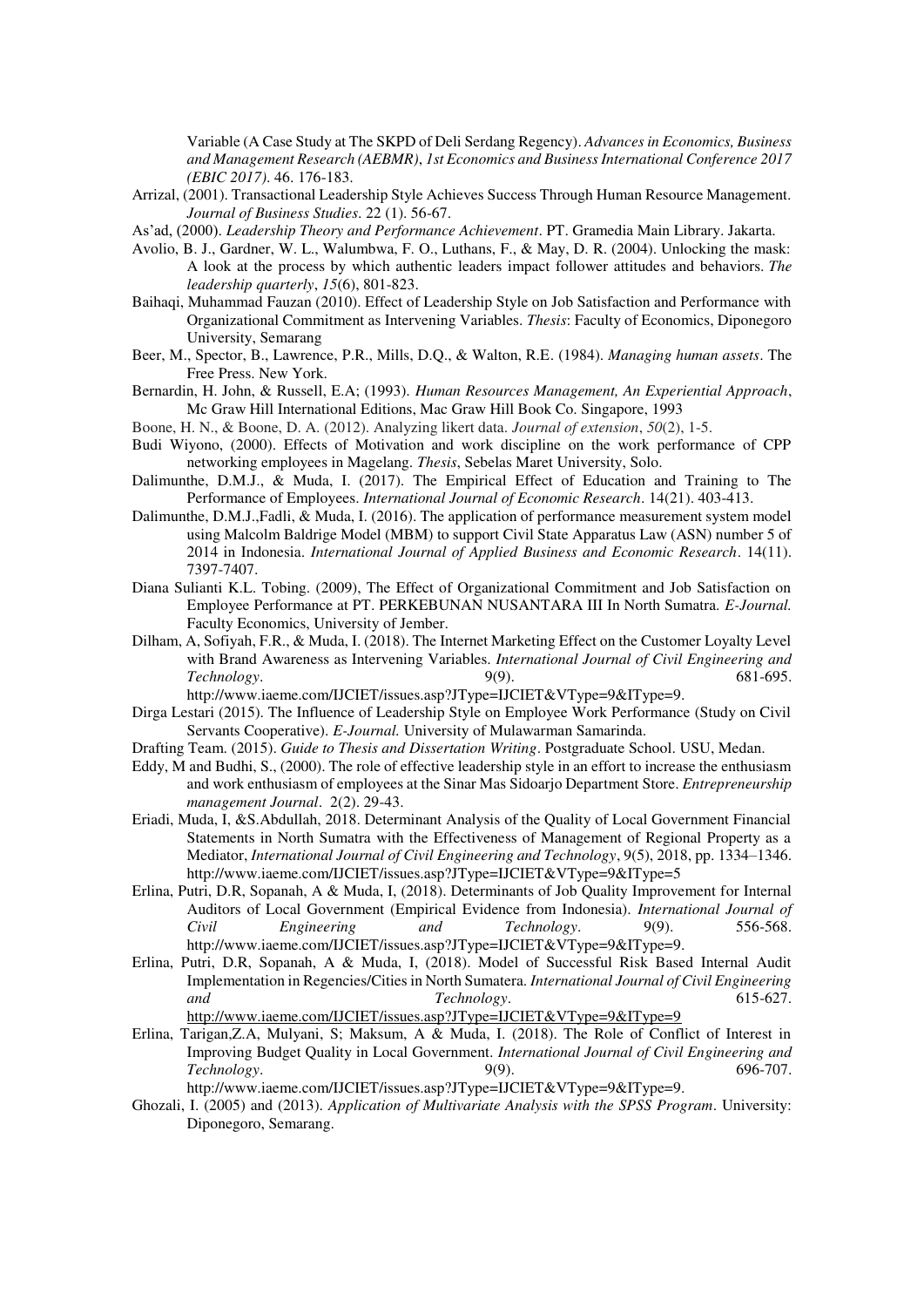- Hutagalung, B.; Dalimunthe, D.M.J, R., Pambudi, A.Q. Hutagalung & Muda, I. (2017). [The Effect of](http://serialsjournals.com/articlesview.php?volumesno_id=1384&article_id=21577&volumes_id=1068&journals_id=41)  [Enterpreneurship Education and Family Envir](http://serialsjournals.com/articlesview.php?volumesno_id=1384&article_id=21577&volumes_id=1068&journals_id=41)onment Towards Students' Entrepreneurial [Motivation.](http://serialsjournals.com/articlesview.php?volumesno_id=1384&article_id=21577&volumes_id=1068&journals_id=41) *International Journal of Economic Research*. 14(20). 331-348.
- Iwan, Garniwa, (1997). The Effect of Job Stress on Motivation and its impact on the Work Performance of Permanent Lecturers at the University of Widyatama, *Working Papers*. Independent Research in Bandung.
- Kesuma,S.I., Maryunianta, Y & Muda, I, (2018). Evaluation of Irrigation System to Support Implementation of Food Security Policy. *International Journal of Civil Engineering and Technology*.9(9). 600-614. [http://www.iaeme.com/IJCIET/issues.asp?JType=IJCIET&VType=9&IType=9.](http://www.iaeme.com/IJCIET/issues.asp?JType=IJCIET&VType=9&IType=9)
- Lubis, A., Rustam and Muda, I. (2018). Analysis of Ownership and Stock Composition of Vocational Business Enterprises and Its Impact on "Omset" of Business Owned Enterprises. *Advances in Economics, Business and Management Research (AEBMR)*, *1st Economics and Business International Conference 2017 (EBIC 2017)*. 46. 274-277.
- Luthans, Fred. (2006). *Organizational Behavior*. Andi Publishers. Yogyakarta.
- Mangkunegara, (2001). *Human Resource Management*, Tenth Edition, Bandung.
- Marhayanie, M.Ismail & Muda, I, 2018. Impact of Smartphone Features on "Omset" Services Online Car Rental. *Advances in Economics, Business and Management Research (AEBMR)*, *1st Economics and Business International Conference 2017 (EBIC 2017)*. 46. 278-281.
- Muda,I., Sidauruk, S.H., Siregar, H.S., Nurzaimah. (2018). The effect of corporate social responsibility on company's value with common effects model (CEM), fixed effects model (FEM) and random effects model (REM) approaches (empirical evidence in Indonesia stock exchange). *QualityAccess to Success*. 19(165). 79-90.
- Muda, I; Afrina. A; E. (2019). Influence of human resources to the effect of system quality and information quality on the user satisfaction of accrual-based accounting system (Implementing of adaptive behavior assessment system theory, case in Indonesia). *Contaduría y Administración*, próxima publicación. 63(4), 1-25.
- Muda., I., Rahmanta., Marhayanie., & Adi S.P. (2018). Institutional Fishermen Economic Development Models and Banking and Financing Institution Support in The Development of The Innovation System. *Advances in Economics, Business and Management Research (AEBMR)*, *1st Economics and Business International Conference 2017 (EBIC 2017)*. 46. 263-268.
- Nasution, H. (2015). *Human Capital Management*. USU Press, Medan.
- Nia Lervasiawati, (2009). Effect of leadership style on improving work performance of non-medical employees General Hospital Agency Area 45 brass. Essay,
- Nurlina & Muda, I. (2017). The Analysis of The Effects of Capital Expenditure and Human Development Index on Economic Growth and Poverty in East Aceh Regency. *International Journal of Economic Research*. 14(17). 415-428.
- Pohan.,N., Badaruddin., R.F Dalimunthe., A.Purwoko., & Muda,I., (2018). The Effects of Human Resource Development and Institutional Arrangements on Performance, Service Quality and Area Development in Indonesia. *QualityAccess to Success*. 19(163). 94-102.
- Rivai, Veithrizal,(2003). *Leadership and organizational Behavior*, PT Publisher: Raja Grafindo Persada First Printing. Jakarta.
- Robbins, (2006). *Organizational behavior*, Tenth Editions, Index. Jakarta.
- Sadalia, I, M. H. Kautsar, N. Irawati and I, Muda. 2018. Analysis of the efficiency performance of Sharia and conventional banks using stochastic frontier analysis. *Banks and Bank Systems*, 13(2), 27-38. doi[: 10.21511/bbs.13\(2\).2018.03](http://dx.doi.org/10.21511/bbs.13%282%29.2018.03)
- Sari, M.; A. F. Lubis; A. Maksum; P. Lumbanraja & I. Muda. (2018). The Influence of Organization's Culture and Internal Control to Corporate Governance and Its Impact on BUMN (State-Owned Enterprises) Corporate Performance In Indonesia, *Journal of Applied Economic Sciences*, Volume XIII, Issue 4(58). 562 – 575.
- Sarwoto. (2005). *Atmosphere of Working Conditions*. PT. Gramedia Main Library. Jakarta.
- Sedarmayanti, (2001). *Principles of Organizational Behavior*, Mandar Maju, Bandung.
- Sihombing., M., Muda., I., E.Jumilawati & A. Dharsuky., (2018). Effectiveness of Market Results Diversified Palm Products and Constraints of Capital, Financing and Marketing. *Advances in Economics, Business and Management Research (AEBMR)*, *1st Economics and Business International Conference 2017 (EBIC 2017)*. 46. 269-273.
- Simajuntak Leonardo Indra, (2018). Job Training at PT. Nusantara II (Persero) Plantation of Tanjung Garbus. Merbau. *E-Journal*. Faculty of Agriculture, Darma Agung University.